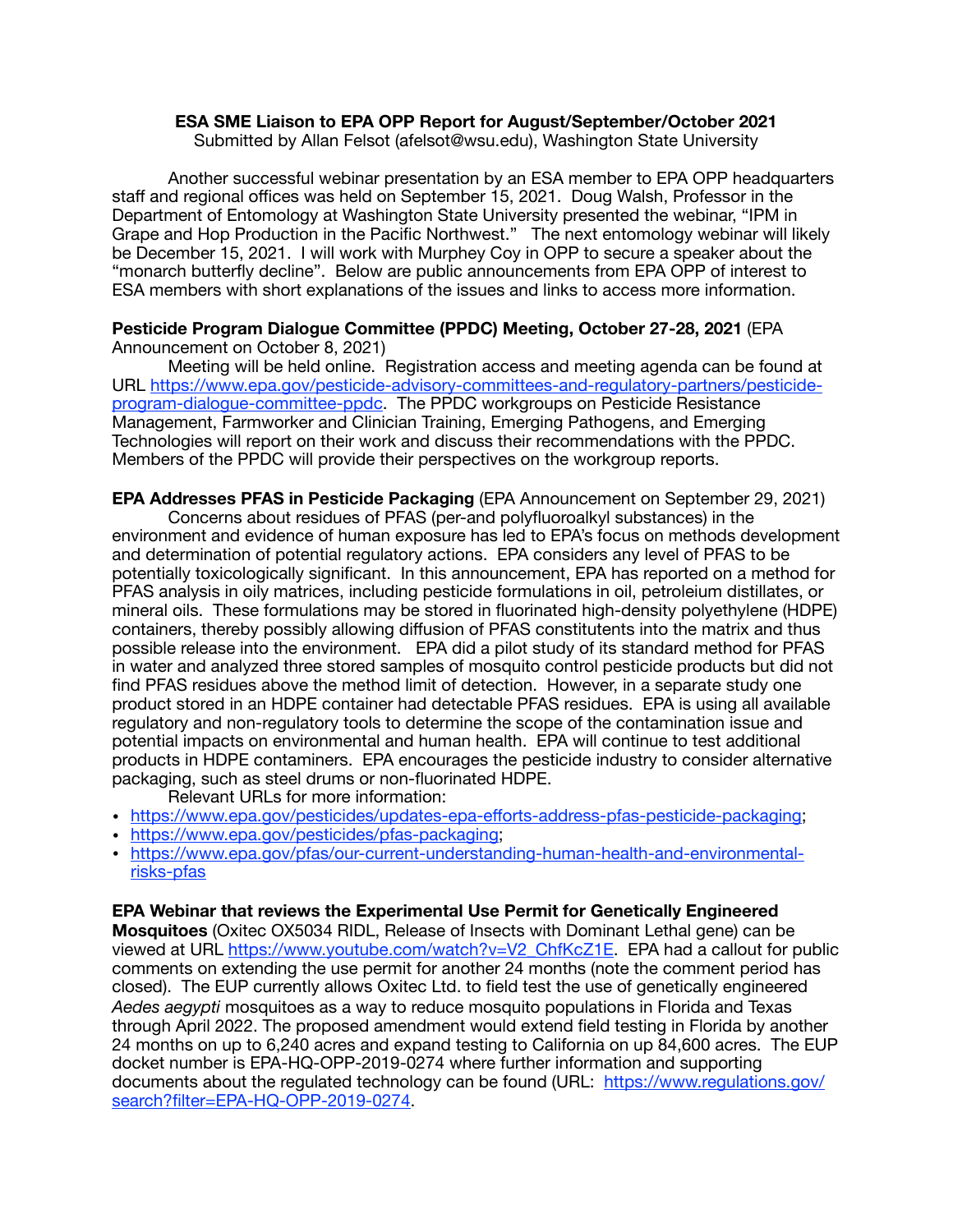**EPA Announced an Update to the Aquatic Life Benchmarks for Pesticide Ecological Risk Assessments** (August 31, 2021). The database of benchmarks can be found at URL [https://](https://www.epa.gov/pesticide-science-and-assessing-pesticide-risks/aquatic-life-benchmarks-and-ecological-risk) [www.epa.gov/pesticide-science-and-assessing-pesticide-risks/aquatic-life-benchmarks-and](https://www.epa.gov/pesticide-science-and-assessing-pesticide-risks/aquatic-life-benchmarks-and-ecological-risk)[ecological-risk.](https://www.epa.gov/pesticide-science-and-assessing-pesticide-risks/aquatic-life-benchmarks-and-ecological-risk)

**EPA Releases Draft Biological Evaluations of Three Neonicotinoids for Public Comment**  [\(August 26, 2021\); https://www.epa.gov/pesticides/epa-releases-draft-biological-evaluations](https://www.epa.gov/pesticides/epa-releases-draft-biological-evaluations-three-neonicotinoids-public-comment)[three-neonicotinoids-public-comment](https://www.epa.gov/pesticides/epa-releases-draft-biological-evaluations-three-neonicotinoids-public-comment)

EPA released its draft biological evaluations (BEs) for the neonicotinoid insecticides clothianidin, imidacloprid and thiamethoxam for public review and comment. EPA is accepting public comments for 60 days (~October 25th) upon publication via docket EPA-HQ-OPP-2021-0575 at https://[www.regulations.gov,](http://www.regulations.gov) and will finalize the BEs after reviewing the comments. Some requests were received to extend the comment period but EPA denied the extension. The agency is holding to its June 2022 deadline for completing the BEs of the subject neonicotinoid insecticides.

The BEs determine whether the subject pesticides may affect one or more species listed under the Endangered Species Act (ESA) or their designated critical habitats. The draft BEs find that each of the neonicotinoids is likely to adversely affect certain listed species or their designated critical habitats.

URLs for the individual neonicotinoid BEs:

*Clothianidin:* [https://www.epa.gov/endangered-species/draft-national-level-listed-species](https://www.epa.gov/endangered-species/draft-national-level-listed-species-biological-evaluation-clothianidin)[biological-evaluation-clothianidin;](https://www.epa.gov/endangered-species/draft-national-level-listed-species-biological-evaluation-clothianidin)

*Imidacloprid:* [https://www.epa.gov/endangered-species/draft-national-level-listed-species](https://www.epa.gov/endangered-species/draft-national-level-listed-species-biological-evaluation-imidacloprid)[biological-evaluation-imidacloprid](https://www.epa.gov/endangered-species/draft-national-level-listed-species-biological-evaluation-imidacloprid);

*Thiamethoxam:* [https://www.epa.gov/endangered-species/draft-national-level-listed-species](https://www.epa.gov/endangered-species/draft-national-level-listed-species-biological-evaluation-thiamethoxam)[biological-evaluation-thiamethoxam](https://www.epa.gov/endangered-species/draft-national-level-listed-species-biological-evaluation-thiamethoxam)

**EPA Takes Action to Address Risk from Chlorpyrifos and Protect Children's Health** [\(August 18, 2021\); https://www.epa.gov/newsreleases/epa-takes-action-address-risk](https://www.epa.gov/newsreleases/epa-takes-action-address-risk-chlorpyrifos-and-protect-childrens-health)[chlorpyrifos-and-protect-childrens-health](https://www.epa.gov/newsreleases/epa-takes-action-address-risk-chlorpyrifos-and-protect-childrens-health)

EPA announced it will revoke all tolerances for chlorpyrifos on all food to better protect human health, particularly that of children and farmworker. Revocation of tolerances essentially ends use of chlorpyrifos in crop protection.

EPA's actions are in response to the US Ninth Circuit Court's order directing EPA to issue a final rule in response to the 2007 petition filed by Pesticide Action Network North America and Natural Resources Defense Council. The petition requested that EPA revoke all chlorpyrifos tolerances, or the maximum allowed residue levels in food, because those tolerances were not safe, in part due to the potential for neurodevelopmental effects in children. After first rejecting the petition and then conducting new human health risk assessments, EPA has finally decided to accede to the petition. EPA has determined that the current aggregate exposures from use of chlorpyrifos do not meet the legally required safety standard that there is a reasonable certainty that no harm will result from such exposures. A number of other countries, including the European Union and Canada, and some states including California, Hawaii, New York, Maryland, and Oregon have taken similar action to restrict the use of this pesticide on food.

After considering public comments, the agency will proceed with registration review for the remaining non-food uses of chlorpyrifos by issuing the interim decision, which may consider additional measures to reduce human health and ecological risks. For more general information about the registration review process see [https://www.epa.gov/pesticide](https://www.epa.gov/pesticide-reevaluation/registration-review-process)[reevaluation/registration-review-process](https://www.epa.gov/pesticide-reevaluation/registration-review-process). Documents about chlorpyrifos, including all the